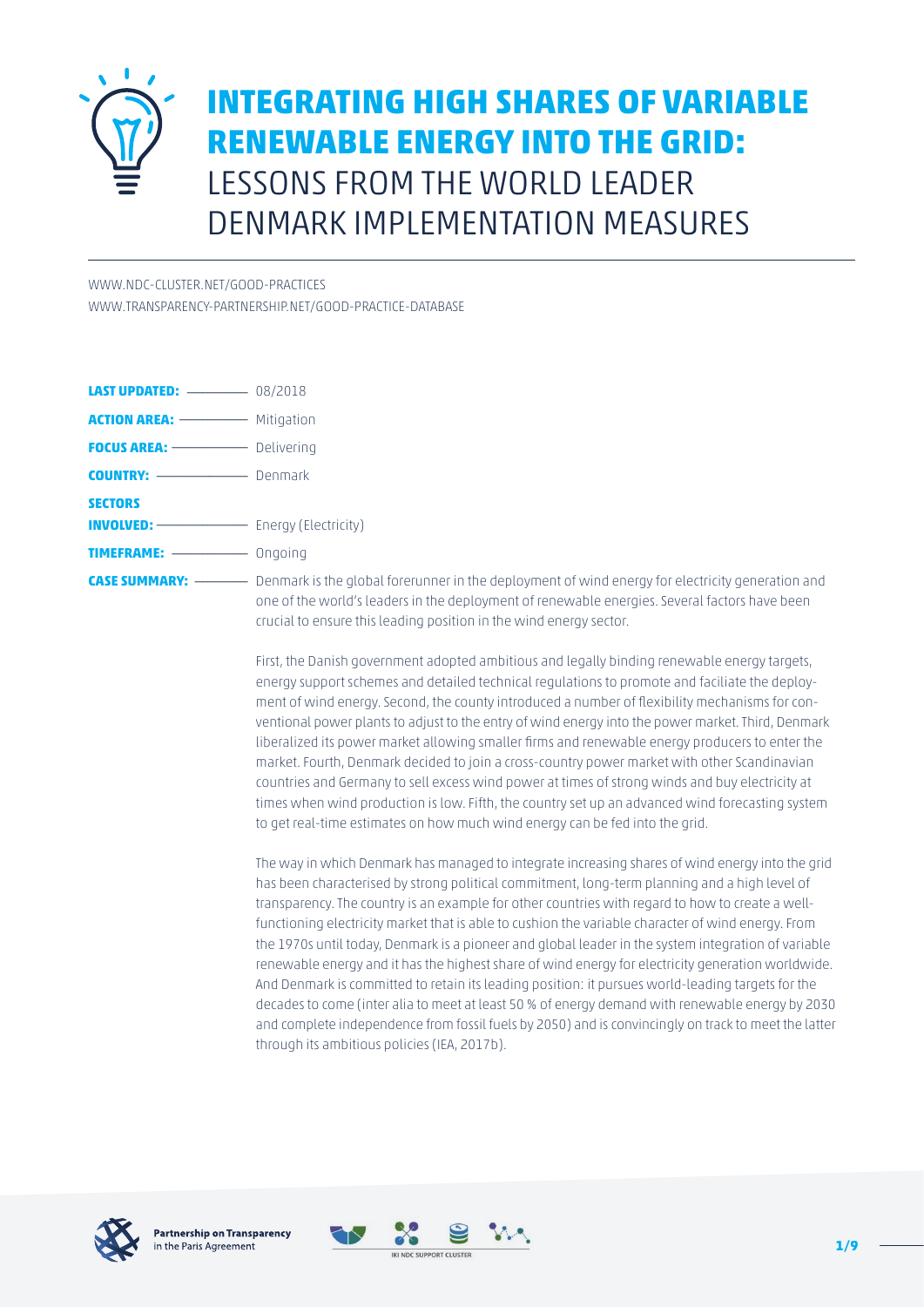

**BACKGROUND:** \_\_\_\_\_\_\_\_ The oil crisis of 1973 stimulated a radical transformation of the Danish energy system. Previously based on centralized and conventional energy, Denmark drew its lessons and actively pushed for an energy diversification agenda, encouraging the development of decentralized and renewable energy. Due to its geographic location Denmark has some of the best wind conditions in the world. This has paved the way for the country´s unique position as a global pioneer in the use of wind energy for energy and electricity generation and as one of the world leaders in wind energy technology. This is shown by its early leadership in wind energy deployment, triggered by the conviction of national leaders that dependency on oil and gas needed to be overcome in the long run. Subsequent measures taken in the following decades secured this historical leadership role, inter alia through the conclusion of ambitious political agreements underpinned by binding targets.

> The country´s first energy plan of 1976 heavily focused on the development of the wind energy sector (Ea Energy Analyses et al., 2017). This was followed by the first taxes on electricity prices to finance research and development (R&D) on renewable energy in the 1970s as well as subsidies for investments in wind turbines in the 1980s. In the 1990s, Denmark introduced a feed-in tariff for wind electricity generation (IRENA-GWEC, 2012). It also liberalized its power market and opened up for commercial activity to grant firms that produce renewable energy equal access to the market (Ea Energy Analyses et al, 2017). Taking the aforementioned measures, Denmark has pioneered new policy approaches regarding the grid integration of renewable energies that in many cases have become common good practice internationally.

At the beginning of 2000, Denmark unbundled energy production from transmission. Transmission was turned into a state-owned task, leading to the establishment of the state-owned transmission system operator (TSO) Energinet (Agora Energiewende, 2015). It supports the stability of the grid (Danish Energy Agency, 2015a) and secures fair access to the grid for all market participants. In 2001, Denmark together with other countries established the Nord Pool Power Exchange Market. The purpose was to link the Nordic power markets and enable transnational electricity trading. The common market was another stepping stone for the further integration of wind energy as it allowed to sell and buy energy according to demand within a larger area. The interconnectors to neighboring countries have helped Denmark to integrate high shares of wind power into its power system and allow balancing out fluctuations in wind energy production and energy consumption patterns, thus maintaining stability. Over the last years, the TSO Energinet has developed detailed technical regulations and protocols for the management of the power system to keep it reliable and balanced.

In 2008, Denmark established the Danish Commission on Climate Change Policy to investigate how Denmark could become independent from fossil fuels in the future (Ea Energy Analyses et al, 2017). 2009 saw the establishment of a policy support mechanism based on price premiums added to the market price, and tenders for offshore wind power (IRENA-GWEC, 2012). These subsidies' costs were passed on to consumers as an equal Public Service Obligation tariff on their total electricity consumption (ibid). In the future, these costs will be covered by the Danish government budget due to competitiveness concerns for Danish businesses (Weston, 2016). In the following years, two other agreements were set up that ensure Denmark´s transition towards a renewable energy-friendly nation: the Danish Energy Strategy 2050 (Danish Energy Agency, 2015a) and the Danish Energy Agreement for 2012-2020 (International Energy Agency, 2017a) which sets legally binding targets for the expansion of wind energy for the period up to 2020. In June 2018, the Danish government signed a new agreement that reaffirms and strengthens the country's ambitious goals to expand the construction and use of renewable energy (State of Green, 2018a).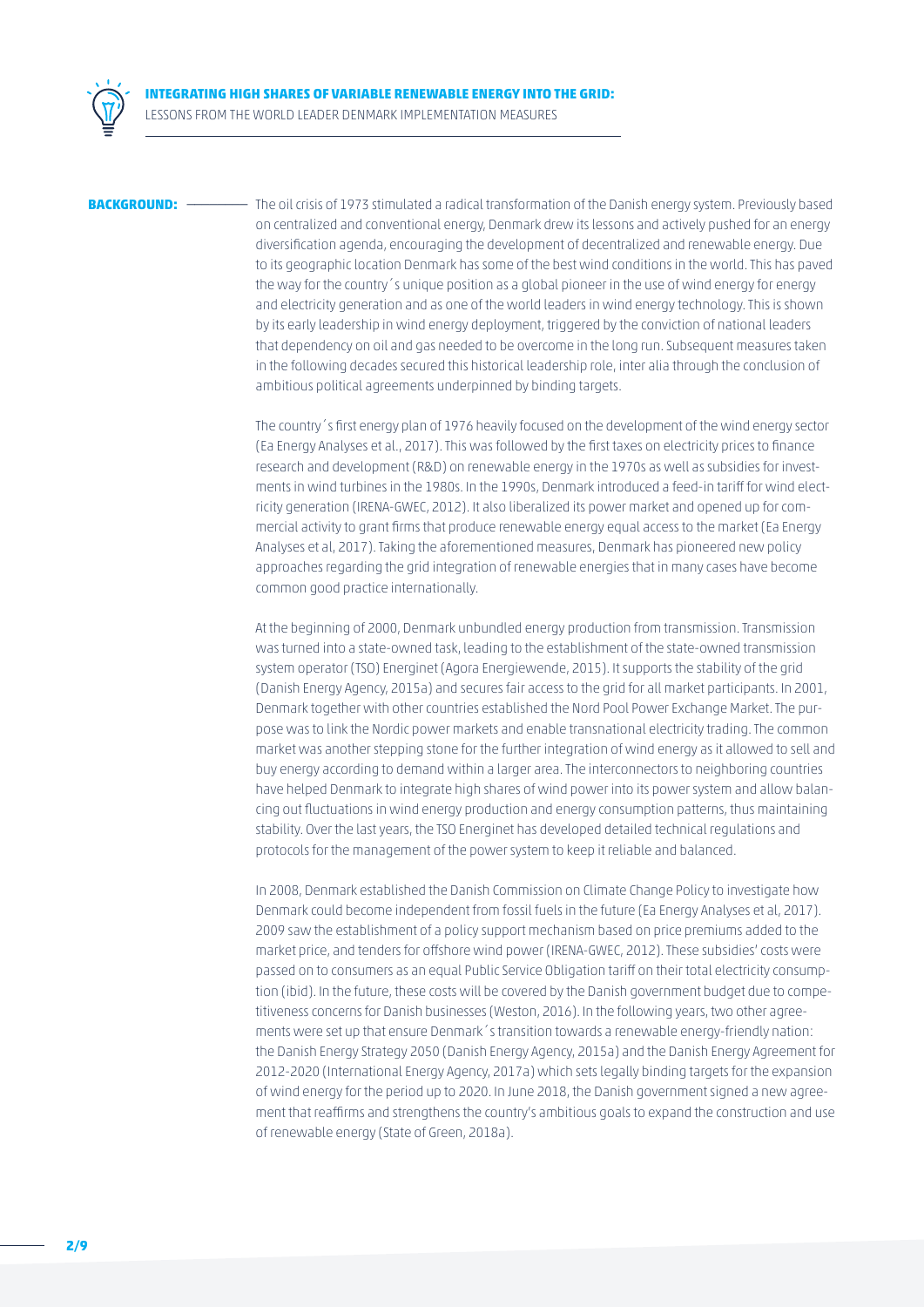Evidently, the Danish efforts for wind energy integration into the grid and an increase in the percentage of variable renewable energy in total energy generation are paying off. Preliminary numbers show that renewable energy's share of energy consumption rose again in 2017. The share of renewable energy in adjusted gross energy consumption increased from having covered 29.1% in 2016 to covering 32.3% in 2017 (Danish Energy Agency, 2018). Wind turbines supplied enough power to cover 43.4% of Denmark's electricity consumption in 2017 - the highest share ever recorded (State of Green, 2018b).

By 2022, Denmark is expected to generate about 70 % of its electricity through variable renewable energy, with the vast majority being generated by wind energy. The graphic below published by the International Energy Agency (IEA) depicts Denmark´s continued world-leading position in that regard. On another note, the World Bank seconds Denmark´s global leadership role in the support of renewable energy: a recently published report hails the country for having the strongest regulatory and legal framework for renewable energy worldwide (Banerjee et al., 2017, p. 135).



Figure 1: Share of variable renewable energy in annual electricity generation for the years 2016-2022 in selected countries (IEA, 2017d)

**ACTIVITIES:** \_\_\_\_\_\_\_\_\_\_\_ **· SETTING UP LONG-TERM GOALS FOR THE DEPLOYMENT OF WIND ENERGY:** The Danish government has set out binding and ambitious climate policies through the Danish Energy Agreement for 2012- 2020. According to the Agreement half of the electricity consumption will have to come from wind power by 2020, which will enable a share of 35% renewable energy in gross energy consumption by that time (International Energy Agency, 2017a). In order to achieve these targets, the agreement makes provisions for a substantial expansion of wind power (for example by building 600 MW offshore wind turbines at Kriegers Flak and 400 MW offshore wind turbines at Horns Rev before 2020) and commits a total of DKK 100 million (approx. EUR 13.4 million; USD 15.6 million) to funding development and use of new renewable energy technologies for electricity production (International Energy Agency, 2017a). June 2018 saw the signing of a new government agreement that includes inter alia the establishment of three new offshore wind farms with a total of 2400 MW and the allocation of DKK 4.2 billion (approx. EUR 564 million; USD 649 million) to a tender process through which different technologies such as onshore wind turbines and solar cells compete for delivering green electricity at the cheapest price (State of Green, 2018). The Danish government has also established plans to require at least 50 % of its energy to come from renewable energy sources by the year 2030 (Gyekye, 2018). Additionally, the Danish Energy Strategy 2050 aims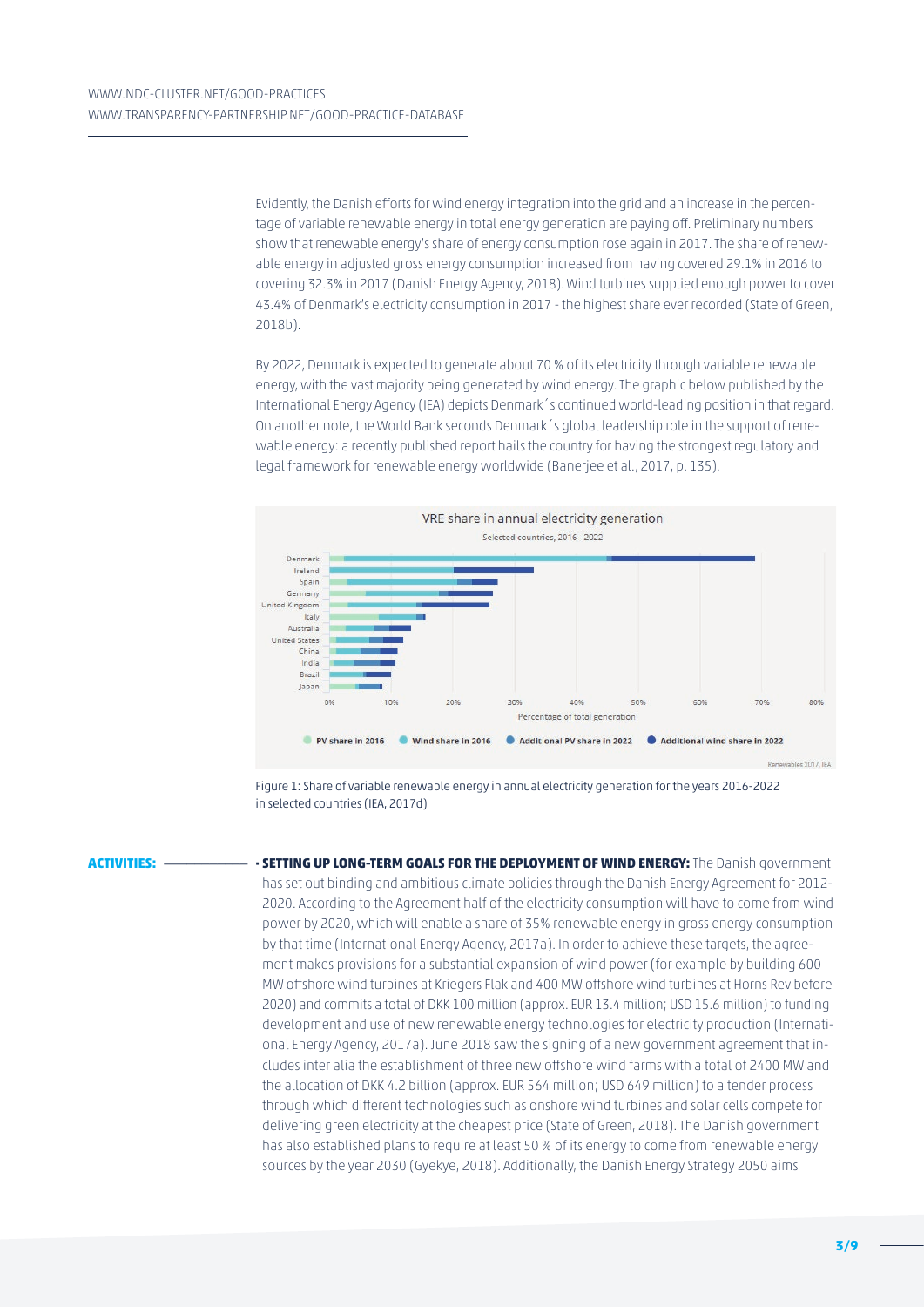

to achieve 100% independence from fossil fuels in the energy mix and 100% of electricity from renewables with a focus on wind energy by 2050 (ibid). The scope of these goals makes Denmark a role model also for other states that are already taking ambitious measures to expand the use of wind and other renewable energy in the energy mix.

- **· FLEXIBILIZATION OF THE POWER SYSTEM:** Denmark adopted a number of technical and operative requirements to enable balancing out variability in renewable energy production. These "flexibility measures" include the use of "must-run units" to secure system stability, rapid response rates, lower minimum output, and short start-up times (International Energy Agency, 2017b). Such measures ensure that conventionally-fired plants (using coal, biofuels, waste and natural gas) do not have to run at all times but are prepared to step in when there is not sufficient wind energy available to satisfy existing demand.
- **· LIBERALISATION OF THE POWER MARKET:** In the late 1990s Denmark liberalized its power market to stimulate the entry of new market participants, allow consumer choice, induce competition and drive down prices on renewable energy. The liberalisation process also entailed the corporate unbundling of energy generation and energy transmission and the establishment of the state-owned Transmission System Operator Energinet in 2004. The reason behind setting up a public entity was to ensure efficient operation of the national electricity infrastructure as well as ensuring equal access for all energy producers.
- **· PROVISION OF TECHNICAL REGULATIONS FOR IMPROVED INTEGRATION OF WIND ENERGY:** Denmark introduced detailed technical regulations (such as grid codes that define the requirements to generation) for the integration of wind energy into the grid. These regulations help to ensure the physical operation of interconnected high voltage grids and security of supply. They also help to integrate other renewable energy sources into the grid by providing guidance on the technical requirements they should fulfil (Danish Energy Agency, 2015a).
- **· MARKET BASED POWER EXCHANGE WITH NEIGHBOURING COUNTRIES:** Denmark together with Sweden, Norway and Germany, created the international power exchange market Nord Pool. Nord Pool allows Denmark to sell electricity to its neighbouring countries at times of excess wind energy production, and buy power abroad at times of low wind. The common market with Norway, Sweden and Germany has proved to be a successful way of interconnecting national energy markets through transmission networks (Agora Energiewende, 2015).
- **· DEVELOPMENT OF A WIND ENERGY PRODUCTION FORECASTING SYSTEM:** The public operator Energinet has developed advanced wind forecasting systems that allow for real-time monitoring of the grid and create real-time estimates of wind power that are fed into it. This has been a key prerequisite for feeding-in high shares of wind energy into the grid while balancing supply and demand (Danish Energy Agency, 2015a).

| <b>INSTITUTIONS</b>            | Danish Ministry of Energy, Utility and Climate, Danish Energy Agency, Danish Energy Regulatory                                                                                                                                                                                                                                                                                                                                                                                  |
|--------------------------------|---------------------------------------------------------------------------------------------------------------------------------------------------------------------------------------------------------------------------------------------------------------------------------------------------------------------------------------------------------------------------------------------------------------------------------------------------------------------------------|
| <b>INVOLVED:</b>               | Agency, Energinet (Transmission System Operator), grid companies, Nord Pool.                                                                                                                                                                                                                                                                                                                                                                                                    |
| <b>FINANCE: --------------</b> | The expansion of renewable energy has primarily been financed via the Public Service Obligation<br>(PSO), which is charged over the electricity bill. This funding model will gradually be phased out<br>from 2017-2022 in order to strengthen the competitiveness of Danish industry, giving the Danes<br>a cheaper electricity bill (Weston, 2016). Beyond 2022, support for renewable energy projects is<br>going to be financed from the Danish government's budget (ibid). |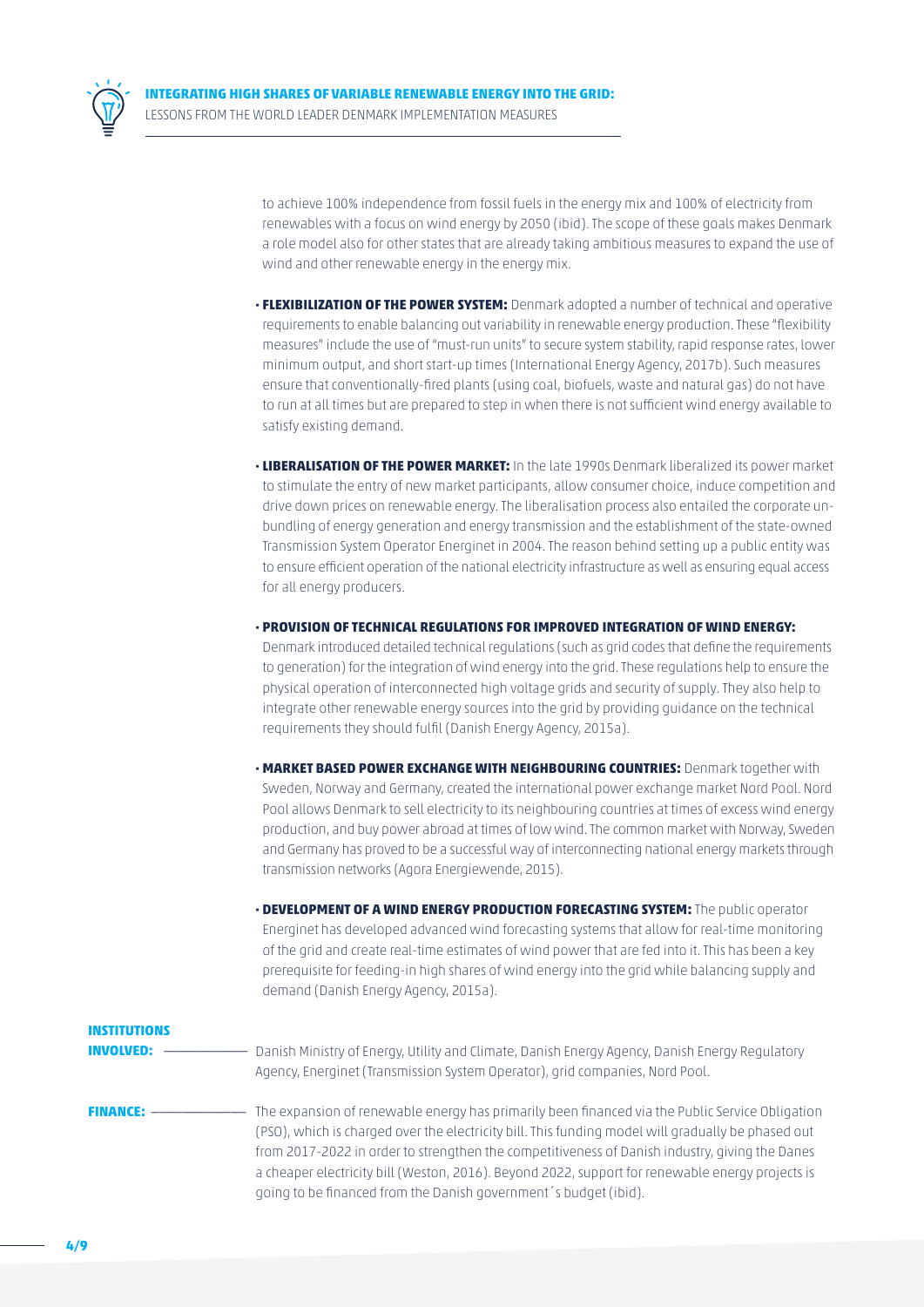### **IMPACT OF ACTIVITIES:** \_\_ **· CONSIDERABLE INCREASE OF THE SHARE OF RENEWABLE ENERGIES IN OVERALL ELECTRICITY PRODUCTION:** Denmark's policies and measures in the energy sector have proved to be highly successful in enabling the integration of wind energy into the grid. In 2014, Denmark managed to increase the share of wind energy in the overall electricity generation to 39% (Agora Energiewende, 2015), the world's highest at that time. In 2015, the combined output of wind and solar PV equaled 51% in power generation (International Energy Agency, 2017c).

- **· SUBSTANTIAL DECREASE IN CO2 EMISSIONS:** The changes in the energy mix have led to a remarkable decrease of 60% in CO2 emissions from electricity production in the period 1990 – 2015 (Danish Energy Agency, 2015b). Moreover, important conditions have been created to become independent from fossil fuels by 2050 which would lead to a further reduction in CO2 emissions.
- **· CO-BENEFITS:** The strong incentives for wind power technology development spurred collaborations between research institutions and technology companies and supported Denmark's wind turbine manufacturers to become market leaders. This supported national industrial development and created new jobs.

## **WHY IS IT GOOD**

- **PRACTICE:** \_\_\_\_\_\_\_\_\_\_\_\_\_\_ To enable the integration of high shares of wind energy into the grid, Denmark took political, economic and technical measures that prepare the ground for the successful materialisation of the government´s goals:
	- **· POLITICAL BUY-IN:** Through the long-term vision formulated in the Danish Energy Strategy 2050 as well as the formal and legally binding renewable energy targets for the years 2012-2020, Danish policy-makers show their willingness to transform the country into a low-carbon economy. These long-term goals and targets are generally developed by the central government with input by experts from academia, industry and consultants (Ea Energy Analyses et al., 2017), which enhances the inclusive character of the policies.
	- **· TRANSPARENCY:** The long-term goals of the Danish government regarding renewable energy were made transparent and measurable through concrete targets and policy measures, such as those included in the Danish Energy Agreement 2012-2020.
	- **· INNOVATION:** Denmark introduced a number of flexibility mechanisms and an advanced wind forecast system to address the challenges linked to variable renewable energy production. The flexibility mechanisms ensure that Denmark can respond flexibly to varying wind conditions in real time, for example by decreasing output from thermal power plants when the market signals an excess of wind power, thereby allowing for more efficient real-time dispatch of power plants (International Energy Agency, 2017b, p. 155).

### **SUCCESS FACTORS:** \_\_\_\_\_ A number of factors were critical to create an environment conducive for the effective, stable and reliable integration of variable renewable energy including wind power – stretching from incentive creation through political frameworkds to building adequate market conditions:

 **· AMBITIOUS, LONG-TERM AND STABLE POLITICAL FRAMEWORKS:** Ambitious targets, long-term planning and stable political framework conditions paved the way for a positive investment climate (Danish Energy Agency, 2015a). The Danish government has set up goals that exemplify its commitment to renewable energy deployment: 100% renewable energy in 2050, 100% renewable energy for electricity and heat in 2035 and the coverage of 50% of electricity generation by wind turbines in 2020 (stoRE, 2013).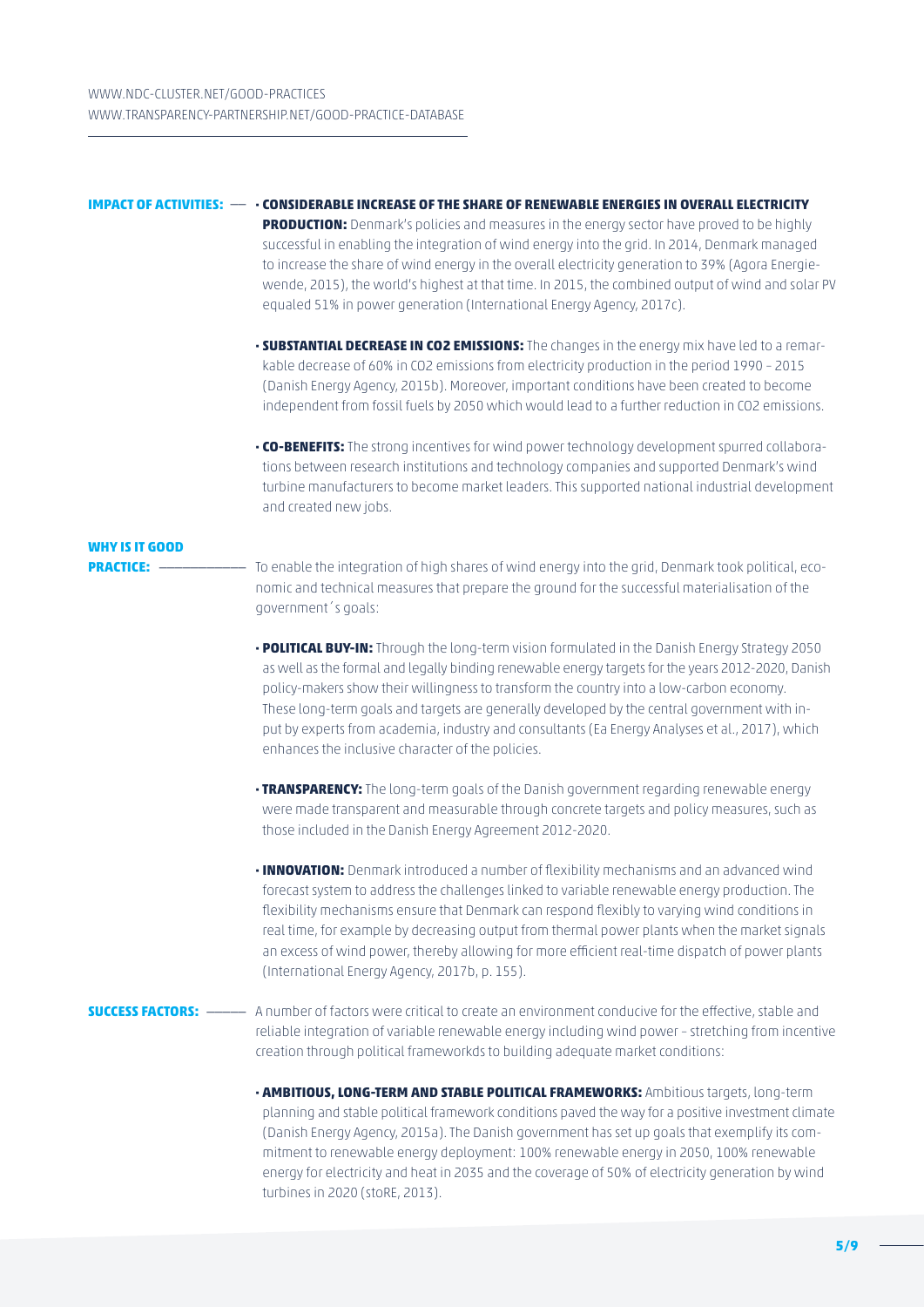

- **· A WELL-FUNCTIONING ELECTRICITY MARKET:** The Nordic power exchange Nord Pool ensures a cost-efficient cross-border transfer of power from areas with high production and low demand to areas with low production and high demand. This provides power producers with a clear incentive to adapt production to market signals (Danish Energy Agency, 2015a).
- **· STRONG AND INDEPENDENT TSOS:** Transmission System Operators are vital for a successful system integration of wind power. Over the years, Energinet, the Danish TSO, has efficiently cooperated with neighboring TSOs, created robust interconnections with these countries and managed to ensure almost perfect grid stability (Danish Energy Agency, 2015a).

## **OVERCOMING BARRIERS /**

### **CHALLENGES:** \_\_\_\_\_\_\_\_\_ **WHAT WERE THE MAIN BARRIERS / CHALLENGES TO DELIVERY?**

**INFORMATION:** The intermittent nature of wind production patterns constitutes an obstacle to the provision of stable power supply by the responsible Danish institutions.

**ECONOMIC:** The economic value of wind energy decreases with increasing shares of wind energy in the grid.

#### **HOW WERE THESE BARRIERS / CHALLENGES OVERCOME?**

The need to confront the unpredictability of wind energy and increase the ability to integrate and balance high shares of renewable energy has been identified. To that end, Denmark has incorporated advanced wind forecasting in the operations of power system control and dispatch through the Danish Transmission System Operator Energinet (Danish Energy Agency, 2015b).

Due to the fact that wind turbines can produce electricity at very low variable cost, they drive more expensive power plants out of the market when production is high and lower the electricity price. This not only constitutes a burden for conventional power, but is also detrimental to the revenue of wind turbine operators. Ultimately, it can be a disincentive to investments in new wind turbines. A remedy for the decreasing socio-economic value of wind energy at times of high power feed-in is the use of flexibility options. These include exporting wind power to other countries, reducing power production of conventional plants and increasing consumption at times when it is economically attractive (Agora Energiewende, 2015).

**LESSONS LEARNED:** \_\_\_\_ **· INTRODUCE SUPPORT SCHEMES TO MAKE INVESTMENTS IN RENEWABLE ENERGY ATTRACTIVE:** The fixed costs of investing in renewable energy were initially higher compared to conventional energy sources such as coal. This can be an obstacle to initial investments in low-carbon technologies. To create a positive investment climate and increase the competitiveness of renewable energy, Denmark introduced support schemes such as subsidies for the construction and operation of wind turbines and taxes on conventional energy (Danish Energy Agency, 2015b). This led to lower levelized cost of wind energy.

> **· MAKE THE POWER SYSTEM MORE FLEXIBLE AND ADAPTABLE TO THE INTEGRATION OF VARIABLE WIND ENERGY:** To confront the challenges that arise from the integration of fluctuating energy sources such as wind, Denmark introduced measures that increased load flexibility, e.g. by reducing minimum load of conventional power plants that normally ensure system stability. Also, ramp up rates were reduced, e.g. for coal fired plants (Agora Energiewende, 2015).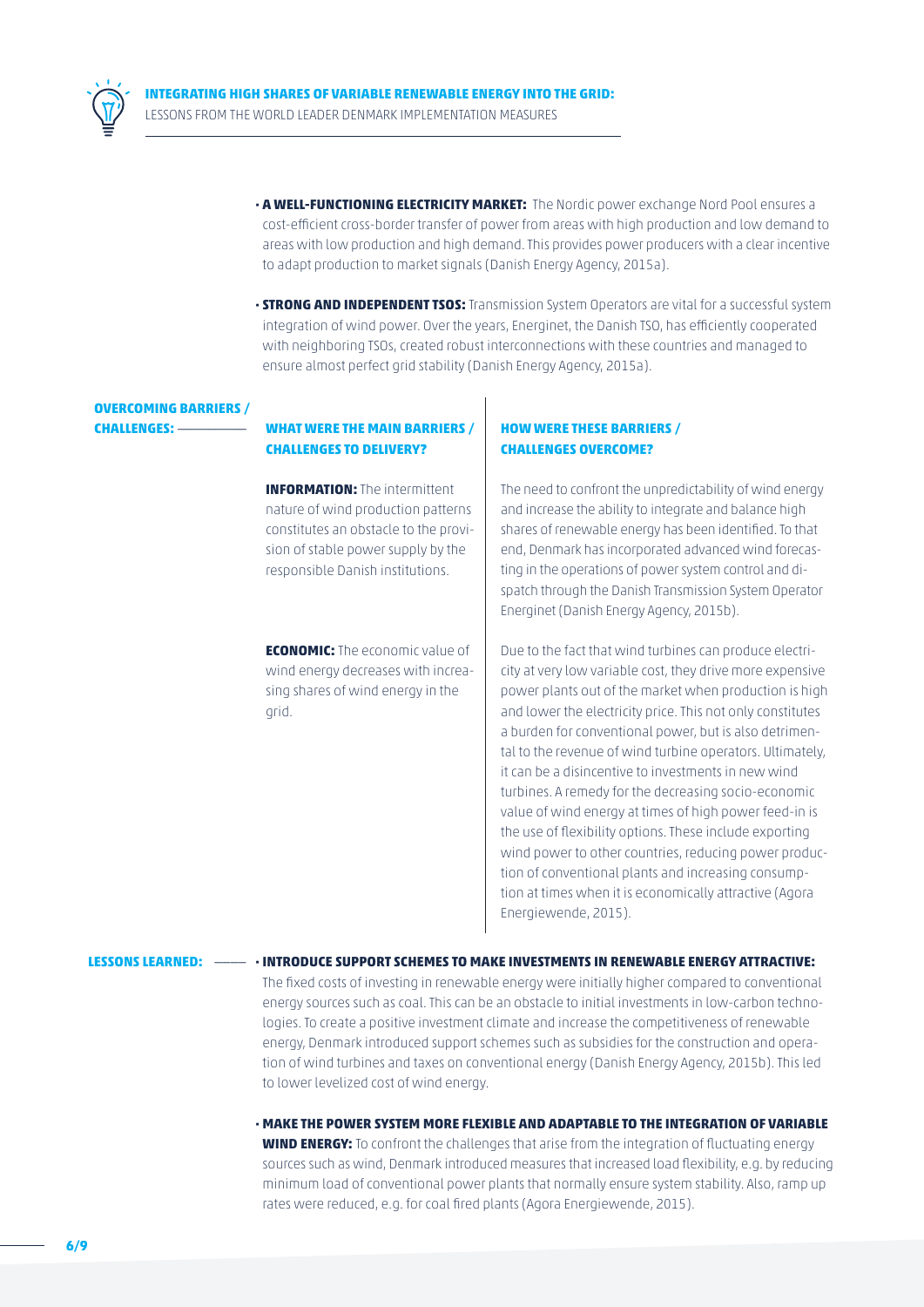| <b>HOW TO REPLICATE</b><br>THIS PRACTICE: | • SECURE POLITICAL COMMITMENT: Denmark's transition to a low-carbon economy is fostered by                                                                                                                                                                                                                                                                                                                                                                    |
|-------------------------------------------|---------------------------------------------------------------------------------------------------------------------------------------------------------------------------------------------------------------------------------------------------------------------------------------------------------------------------------------------------------------------------------------------------------------------------------------------------------------|
|                                           | clear and ambitious goals and long-term planning. . This is crucial in order to signal a clear path-<br>way to businesses and to the wider public. Seek political commitment from the very beginning.<br>Demonstrate the benefits of a low-carbon economy for citizens and businesses, involve relevant<br>political and interest groups, and develop an ambitious and long-term strategy and action plan.                                                    |
|                                           | · PROVIDE CLEAR TECHNICAL REGULATIONS: The detailed technical specifications ensure flexible<br>electricity supply and high power stability. For example, the Danish grid codes specify properties<br>that power plants must possess throughout their technical service lifetimes in order to be connec-<br>ted to the Danish public electricity supply grid.                                                                                                 |
|                                           | . MAKE USE OF MODERN TECHNOLOGY AND OPERATIONAL PLANNING TOOLS: To address fluctuati-<br>ons in wind energy production patterns, set up a forecasting system and develop clear procedures<br>and protocols for the control centre. A modern wind forecasting system supported by operational<br>planning tools (e.g. protocols) can help the TSOs in the running of the wider power system inclu-<br>ding possible activation of regulating power generators. |
|                                           | . SPUR COOPERATION WITH NEIGHBORING COUNTRIES: Through the interconnection with a wider<br>grid area, the intermittency in the national generation profile of variable renewable energy can<br>be smoothened out. Power supply can be secured and overcapacity can be sold.                                                                                                                                                                                   |
|                                           | • UNBUNDLE GENERATION AND TRANSMISSION: This ensures that transmission companies do not<br>have commercial interests in the production side. It also ensures equal access for all users of the<br>electricity infrastructure (Danish Energy Agency, 2015a).                                                                                                                                                                                                   |
| <b>CONTACT FOR</b><br><b>ENQUIRIES: -</b> | Henrik Breum, Special Advisor,<br>Danish Energy Agency, Centre for Global Cooperation<br>hebr@ens.dk                                                                                                                                                                                                                                                                                                                                                          |
|                                           | Peter Jørgensen, Vice President (Associated Activities)<br>Energinet<br>PEJ@energinet.dk                                                                                                                                                                                                                                                                                                                                                                      |
| FURTHER KEY                               | http://dfcgreenfellows.net/Documents/EnergyStrategy2050_Summary.pdf                                                                                                                                                                                                                                                                                                                                                                                           |
|                                           | <b>WEBSITE:</b> Danish Energy Agency about Wind Power: https://ens.dk/en/our-responsibilities/wind-power                                                                                                                                                                                                                                                                                                                                                      |
|                                           | CASE STUDY AUTHORS: — Helen Burmeister, Tobias Hausotter and Nikolas Scherer (adelphi)                                                                                                                                                                                                                                                                                                                                                                        |
| <b>CASE STUDY</b>                         | <b>CONTRIBUTORS:</b> ———— Interviewees: Henrik Breum and Peter Jørgensen (see contact for enquiries)                                                                                                                                                                                                                                                                                                                                                          |
|                                           | <b>EDITED BY:</b> --------------------- Marie-Jeanne Kurdziel (New Climate Institute)                                                                                                                                                                                                                                                                                                                                                                         |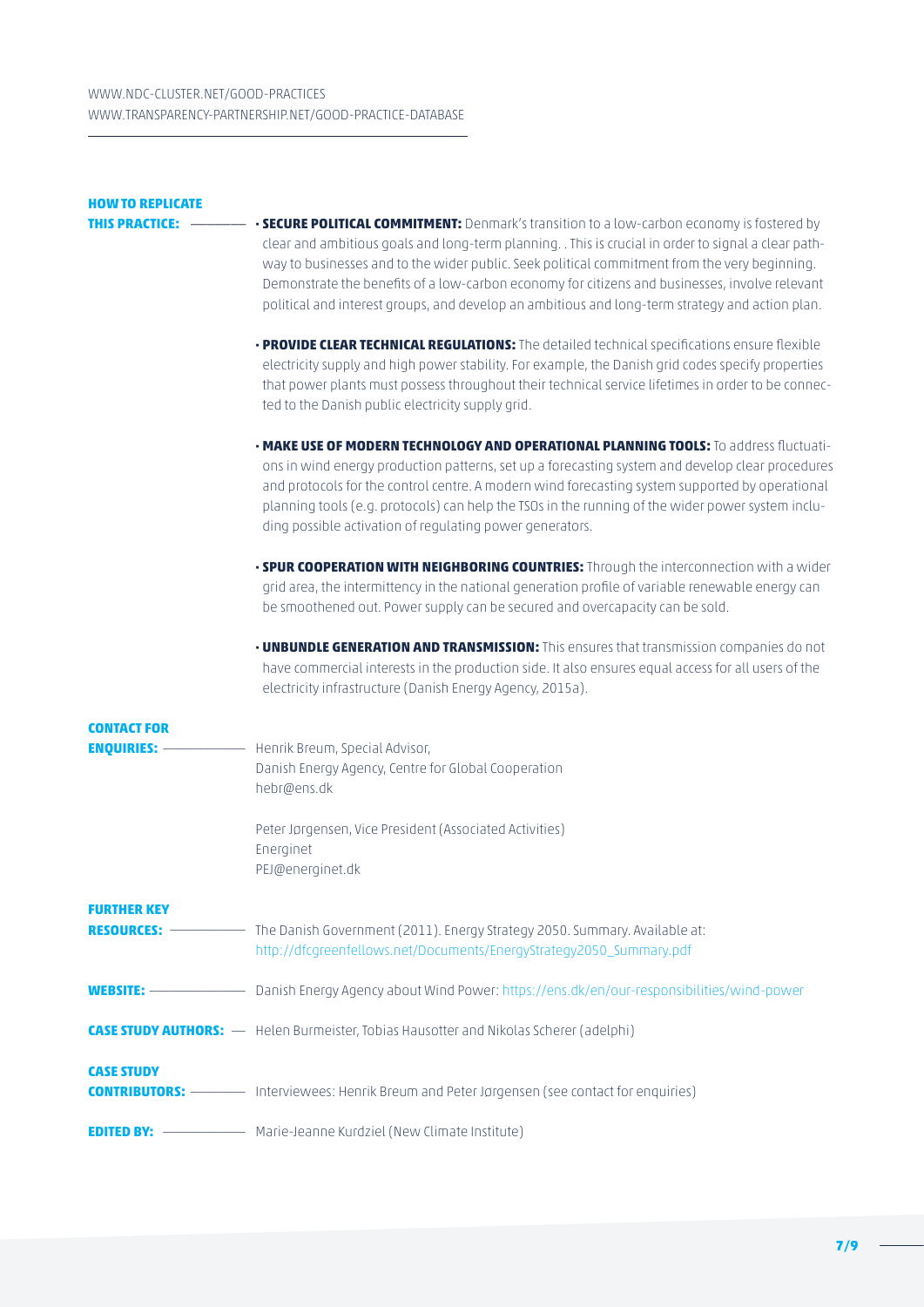



- **REFERENCES:** \_\_\_\_\_\_\_\_\_\_ · Agora Energiewende (2015). The Danish Experience with Integrating Variable Renewable Energy. Available at: [https://www.agora-energiewende.de/fileadmin2/Projekte/2015/integration](https://www.agora-energiewende.de/fileadmin2/Projekte/2015/integration-variabler-erneuerbarer-energien-daenemark/Agora_082_Deutsch-Daen_Dialog_final_WEB.pdf)[variabler-erneuerbarer-energien-daenemark/Agora\\_082\\_Deutsch-Daen\\_Dialog\\_final\\_WEB.pdf](https://www.agora-energiewende.de/fileadmin2/Projekte/2015/integration-variabler-erneuerbarer-energien-daenemark/Agora_082_Deutsch-Daen_Dialog_final_WEB.pdf)
	- · Banjeree, S. G., Moreno, A., Sinton, J., Primiani, T., Seong, J. (2017). Regulatory indicators for Sustainable Energy. A Global Scorecard for Policy Makers. World Bank Group. Available at: [http://documents.worldbank.org/curated/en/538181487106403375/pdf/112828-REVISED-](http://documents.worldbank.org/curated/en/538181487106403375/pdf/112828-REVISED-PUBLIC-RISE-2016-Report.pdf)[PUBLIC-RISE-2016-Report.pdf](http://documents.worldbank.org/curated/en/538181487106403375/pdf/112828-REVISED-PUBLIC-RISE-2016-Report.pdf)
	- · Danish Energy Agency (2015a). System Integration of Wind Power. Available at: [https://ens.dk/sites/ens.dk/files/Globalcooperation/system\\_integration\\_of\\_wp.pdf](https://ens.dk/sites/ens.dk/files/Globalcooperation/system_integration_of_wp.pdf)
	- · Danish Energy Agency (2015b). The Danish Energy Model. Available at: [https://ens.dk/sites/](https://ens.dk/sites/ens.dk/files/contents/material/file/the_danish_energy_model.pdf) [ens.dk/files/contents/material/file/the\\_danish\\_energy\\_model.pdf](https://ens.dk/sites/ens.dk/files/contents/material/file/the_danish_energy_model.pdf)
	- · Ea Energy Analyses et al. (2017). Integration of Wind Power in Denmark. A summary of Danish Experiences. Available at: [https://ens.dk/sites/ens.dk/files/Globalcooperation/integration\\_](https://ens.dk/sites/ens.dk/files/Globalcooperation/integration_of_wind_energy_in_power_systems.pdf) [of\\_wind\\_energy\\_in\\_power\\_systems.pdf](https://ens.dk/sites/ens.dk/files/Globalcooperation/integration_of_wind_energy_in_power_systems.pdf)
	- · Gyekye, L. (2018). Denmark moves to strengthen renewable energy goals. Wind power monthly. Available at: [https://www.windpowermonthly.com/article/1463710/denmark-moves](https://www.windpowermonthly.com/article/1463710/denmark-moves-strengthen-renewable-energy-goals)[strengthen-renewable-energy-goals](https://www.windpowermonthly.com/article/1463710/denmark-moves-strengthen-renewable-energy-goals)
	- · International Energy Agency (2017a). Danish Energy Agreement 2012-2020. Available at: <https://www.iea.org/policiesandmeasures/pams/denmark/name-42441-en.php>
	- · International Energy Agency (2017b). Energy Policies of IEA Policies. Denmark 2017 Review. Available at: [http://www.iea.org/publications/freepublications/publication/EnergyPolicies](http://www.iea.org/publications/freepublications/publication/EnergyPoliciesofIEACountriesDenmark2017Review.pdf) [ofIEACountriesDenmark2017Review.pdf](http://www.iea.org/publications/freepublications/publication/EnergyPoliciesofIEACountriesDenmark2017Review.pdf)
	- · International Energy Agency (2017c). Getting Wind and Sun onto the Grid. A Tool for Policy Makers. Available at: [https://www.iea.org/publications/insights/insightpublications/Getting\\_Wind\\_](https://www.iea.org/publications/insights/insightpublications/Getting_Wind_and_Sun.pdf) [and\\_Sun.pdf](https://www.iea.org/publications/insights/insightpublications/Getting_Wind_and_Sun.pdf)
	- · International Energy Agency (2017d). Renewables 2017. Available at: [https://www.iea.org/](https://www.iea.org/publications/renewables2017/) [publications/renewables2017](https://www.iea.org/publications/renewables2017/)
	- · IRENA-GWEC (2012): 30 years of policies for wind energy. Lessons from Denmark. Available at: [https://www.irena.org/documentdownloads/publications/gwec\\_denmark.pdf](https://www.irena.org/documentdownloads/publications/gwec_denmark.pdf)
	- · Ministry of Climate, Energy and Building (2012). Accelerating Green Energy towards 2020. The Danish Energy Agreement of March 2012. Available at: [https://pire.soe.ucsc.edu/sites/default/](https://pire.soe.ucsc.edu/sites/default/files/Accelerating%20green%20energy%20towards%202020-1%20%281%29.pdf) [files/Accelerating%20green%20energy%20towards%202020-1%20%281%29.pdf](https://pire.soe.ucsc.edu/sites/default/files/Accelerating%20green%20energy%20towards%202020-1%20%281%29.pdf)
	- · New Climate Institute (2015). Energy Agreement 2012-2020 Denmark 2012. Available at: [http://climatepolicydatabase.org/index.php/Energy\\_Agreement\\_2012-2020\\_Denmark\\_2012](http://climatepolicydatabase.org/index.php/Energy_Agreement_2012-2020_Denmark_2012)